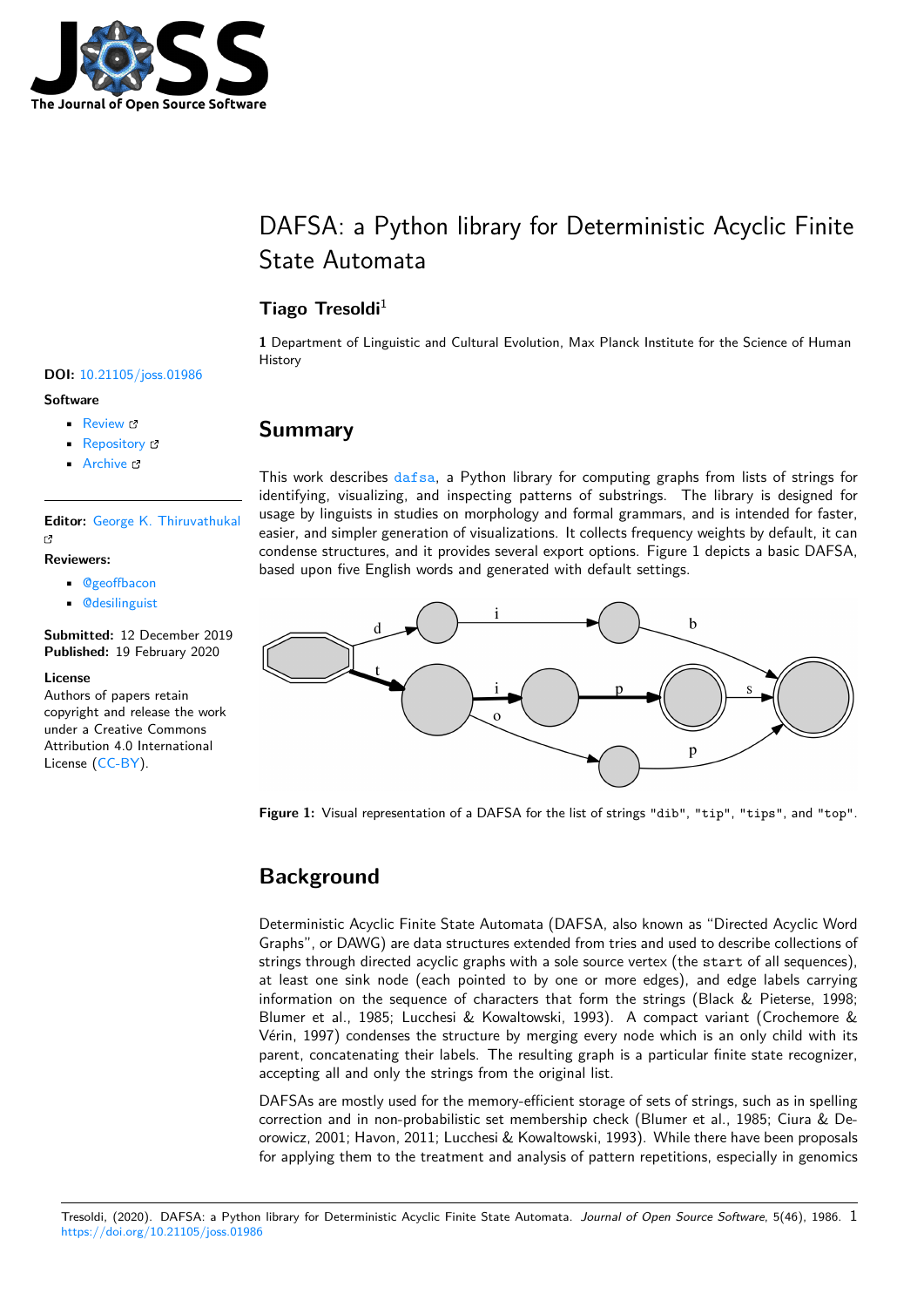

(Crochemore & Vérin, 1997), no general-purpose library designed for such exploration and visualization is available. In specific, as a consequence of most implementations being designed for an efficient set membership testing, no available library builds DAFSAs that collect node and edge frequency.

### **Installation, Usage, & Examples**

The library can be installed with the standard pip tool for package management:

\$ pip install dafsa

The documentation offers detailed instructions on how to use the library. For most purposes it is sufficient to create a new DAFSA object and initialize it with the list of strings, as in the generation of the graph for Figure 1:

```
>>> from dafsa import DAFSA
>>> d = DAFSA(["dib", "tap", "top", "taps", "tops"])
```
The library will by default collect frequency weights for each edge and node. We can export the resulting structures in either a custom textual format (using the standard repr() command) or in GML format (using the .write\_gml() method), or convert them to equivalent graphs in the networkx library (using the .to\_graph() method). Visualizations can be generated through DOT source code (using the .to\_dot() method), and manipulated according to the users' preferences and needs. An auxiliary .write\_figure() method allows to generate figures in PNG, SVG, or PDF format if graphviz is available, as in Figure 2.



**Figure 2:** A non-condensed DAFSA for a list of 9 Italian words phonetically transcribed.

Graphs are not condensed by default, as in Figure 2, but condensation can be performed by setting the condense flag when initializing the object, as done in the following code snippet and illustrated in Figure 3:

```
>>> words = [
   "o k: j o", "o r e k: j o", "n a z o",
   "s e", "s e n t i r e", "s e n s o",
   "guardare", "amare", "volare"]
>>> words = [word.split() for word in words]
>>> d = DAFSA(words, condense=True)
```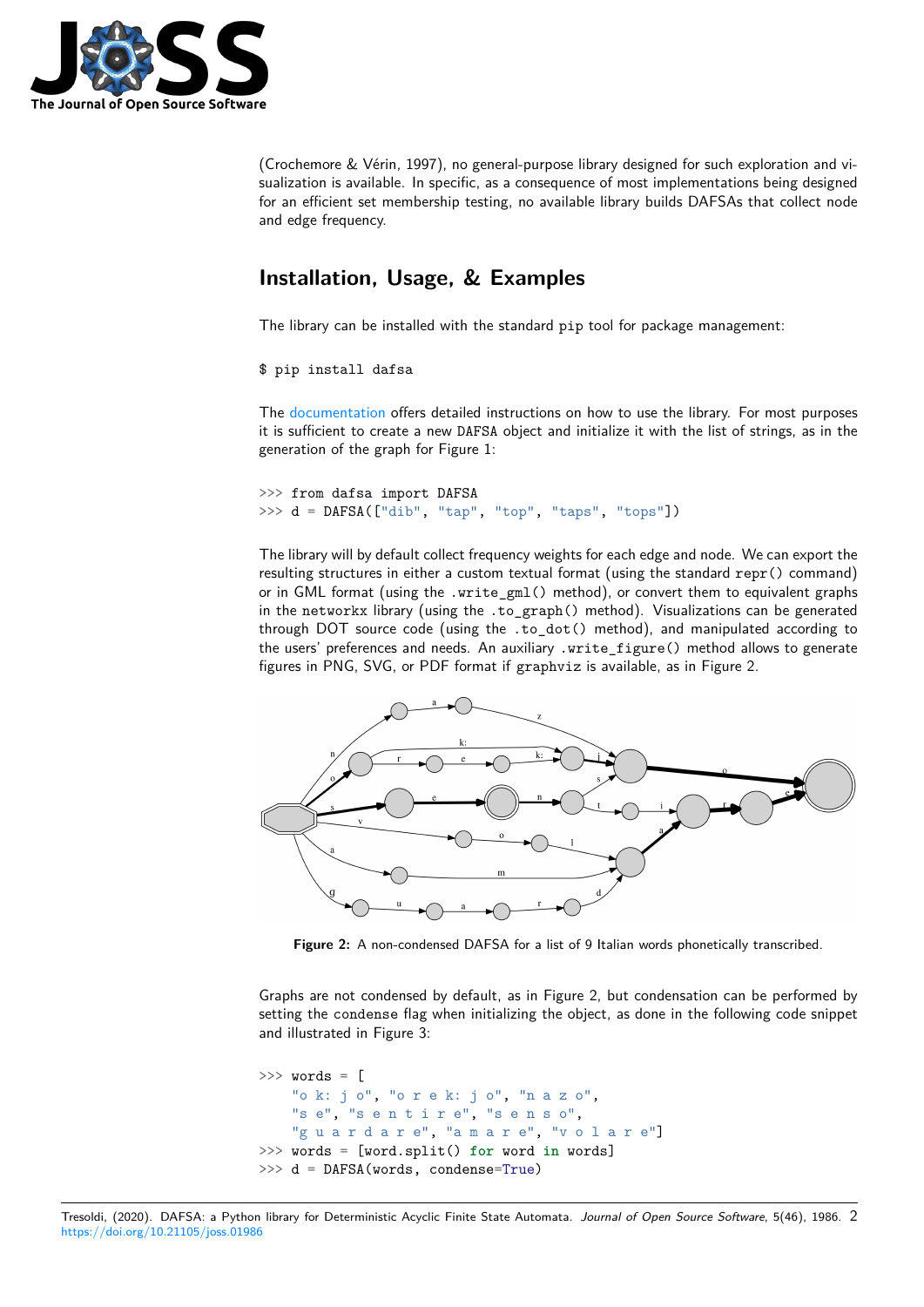



**Figure 3:** A condensed DAFSA for the same list of 9 Italian words phonetically transcribed used in Figure 2.

A command-line dafsa tool is provided along with the library. Assuming the data is found in a phonemes.txt file, with one sequence per line, a PDF version of Figure 3 can be generated with the following call, where  $-c$  instructs to condense the graph,  $-t$  specifies the output format, and -o the output file:

\$ dafsa -c -t pdf -o phonemes.pdf phonemes.txt

### **Alternatives**

The main alternatives to this library, such as the Python DAWG package, are based on dwagdic C++ library, designed for production usage of memory- and speed-efficient data structures. The unsupported adfa and minim packages by Daciuk, Mihov, Watson, & Watson (2000) are closer in intention, as well as the Python prototype by Havon (2011). Similar functionalities are offered by several tools for analysis of genetic data[, usually as an](https://github.com/pytries/DAWG) extension of sequence alignments, but none as an autonomous tool that can be employed with generic lists of strings.

### **Code and Documentation Availability**

The dafsa source code is available on GitHub at https://github.com/tresoldi/dafsa.

The documentation is available at https://dafsa.readthedocs.io/.

### **Acknowledgements**

The author has received funding from the European Research Council (ERC) under the European Union's Horizon 2020 research and innovation programme (grant agreement No. ERC Grant #715618, Computer-Assisted Language Comparison).